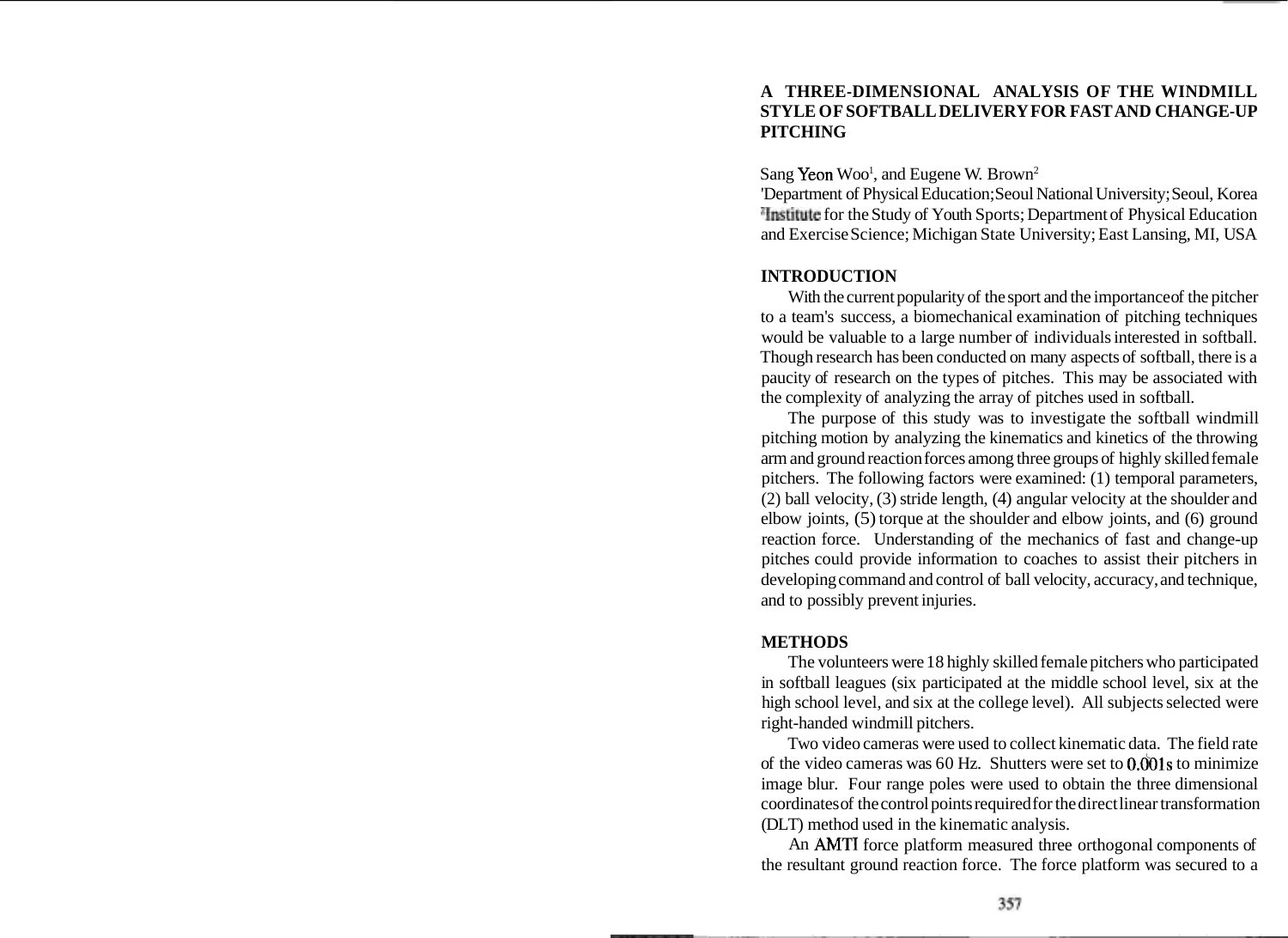metal mounting frame. The force platform and mounting frame were leveled prior to data collection. A wooden frame was constructed around the force platform and its surface was level with the surface of the force platform. This permitted the subjects to push off the force platform and to step onto the surface of the wood frame.

Force and videographic recordings were synchronized by matching a signal of a ball impacting the force platform immediately prior to each recorded pitch. For the video records, the subjects performed three trials of two different types of windmill pitches (fast and change-up). Data from one trial of each type of pitch for each subject was used for analysis. The, human body, modeled as 14 rigid body segments (head, trunk, arms, forearms, hands, thighs, shanks, and feet), was defined by 22 landmarks. One way ANOVA with repeated measures was applied to compare the three groups and also the two types of pitches.

## **RESULTS AND DISCUSSION**

Four events determined three time intervals: (a) stride foot takeoff from force platform to ball release, (b) highest point of pitching arm to ball release, and (c) stride foot contact with the surface of the wood frame to ball release. The mean temporal elements for the three groups of subjects is presented in Table 1. The mean times for intervals (a), (b), and (c) for the fast pitches were significantly less than those for the change-up pitches  $(p<0.01)$ . Statistically there was no significant difference in intervals (a), (b), and (c) among the three groups. These results were also similar to other reports found in the literature (Werner, 1994a; Guenzler, 1979). This temporal data supports the idea that the windmill pitch is a highly dynamic activity. The windmill pitching motion takes a relatively short time period, requires extremely high speeds of upper extremity movement, and, therefore, a high degree of muscular contraction and coordination. austicary there was no significant difference in interval<br>mong the three groups. These results were also simila<br>und in the literature (Werner, 1994a; Guenzler, 1979)<br>ta supports the idea that the windmill pitch is a highly

| Table 1. Mean Temporal Elements (sec) of the Fast and Change-Up Pitches |  |  |
|-------------------------------------------------------------------------|--|--|
|-------------------------------------------------------------------------|--|--|

| <b>Time</b><br>Interval* | Middle School |               | <b>High School</b> |               | Collegiate |               |
|--------------------------|---------------|---------------|--------------------|---------------|------------|---------------|
|                          | Fast          | Change-<br>Up | Fust               | Change-<br>Up | Fast       | Change-<br>Up |
| (a)                      | 0.538         | 0.555         | 0.513              | 0.559         | 0.555      | 0.570         |
| (b)                      | 0.170         | 0.198         | 0.155              | 0.184         | 0.162      | 0.184         |
| (c)                      | 0.142         | 0.174         | 0.112              | 0.126         | 0.122      | 0.142         |

\*Time intervals are defined in the text.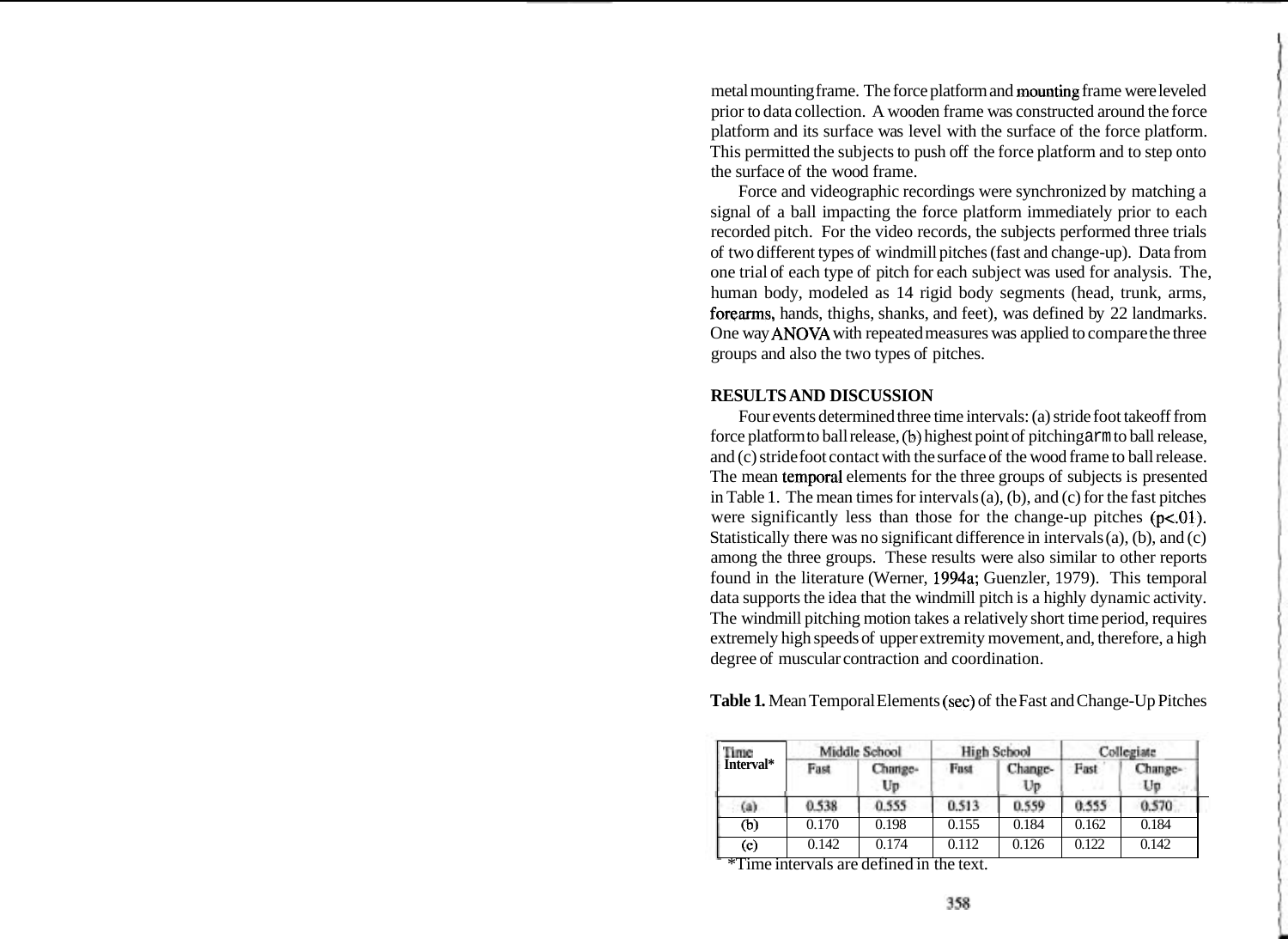The mean velocities for the fast and change-up pitches are presented in Table 2. Among the three groups, there were no significant difference  $(p<.01)$  in ball velocity. When consolidating these results into differences in the average velocity between fast and change-up pitches, there was a significant difference between the two styles of pitching. Compared to previous studies of female collegiate pitchers, as reported by Kinne (1985) and Werner (1994a), the mean velocity of the fast pitch in the current study was similar. The differences in the ball velocity between the fast and changeup pitches for the middle school subjects were small compared with the other two groups. The data indicates that middle school subjects in this study seemed less skilled than high school and collegiate subjects in controlling the velocity of the change-up ball.

Table 2. Mean Velocities (m/s) of the Fast and Change-Up Pitches

| <b>Type of Pitch</b> | <b>Middle School</b> | <b>High School</b> | <b>Collegiate</b> |
|----------------------|----------------------|--------------------|-------------------|
| Fast                 | $21.22 \pm 2.56$     | $22.57 \pm 2.39$   | $23.39 \pm 2.05$  |
| <b>Change-Up</b>     | $18.34 \pm 1.11$     | $17.03 \pm 1.63$   | $18.46 \pm 1.54$  |

For each subject, stride length is reported as a percent of height. The mean normalized stride lengths for the fast and change-up pitches are presented in Table 3. There were no significant differences  $(p<01)$  in the normalized stride length among the three groups. Also, the mean normalized stride lengths for the fast and change-up pitches within each group were not significantly different. It should be noted that increased stride length did not have a major effect on the ball velocity for both styles of pitches. It was observed that greater stride lengths were associated with subjects who tended to engage in a leaping motion (often referred to by softball participants as jumping). In fact, as in previous studies (Bridges, 1982; Werner, 1994b), a conclusion of this study, is that stride lengths of 80 to 90 percent of height could be considered appropriate for those who do not jump during the pitch, Also, the current study showed that the stride length for the two types of pitches among the three groups was similar.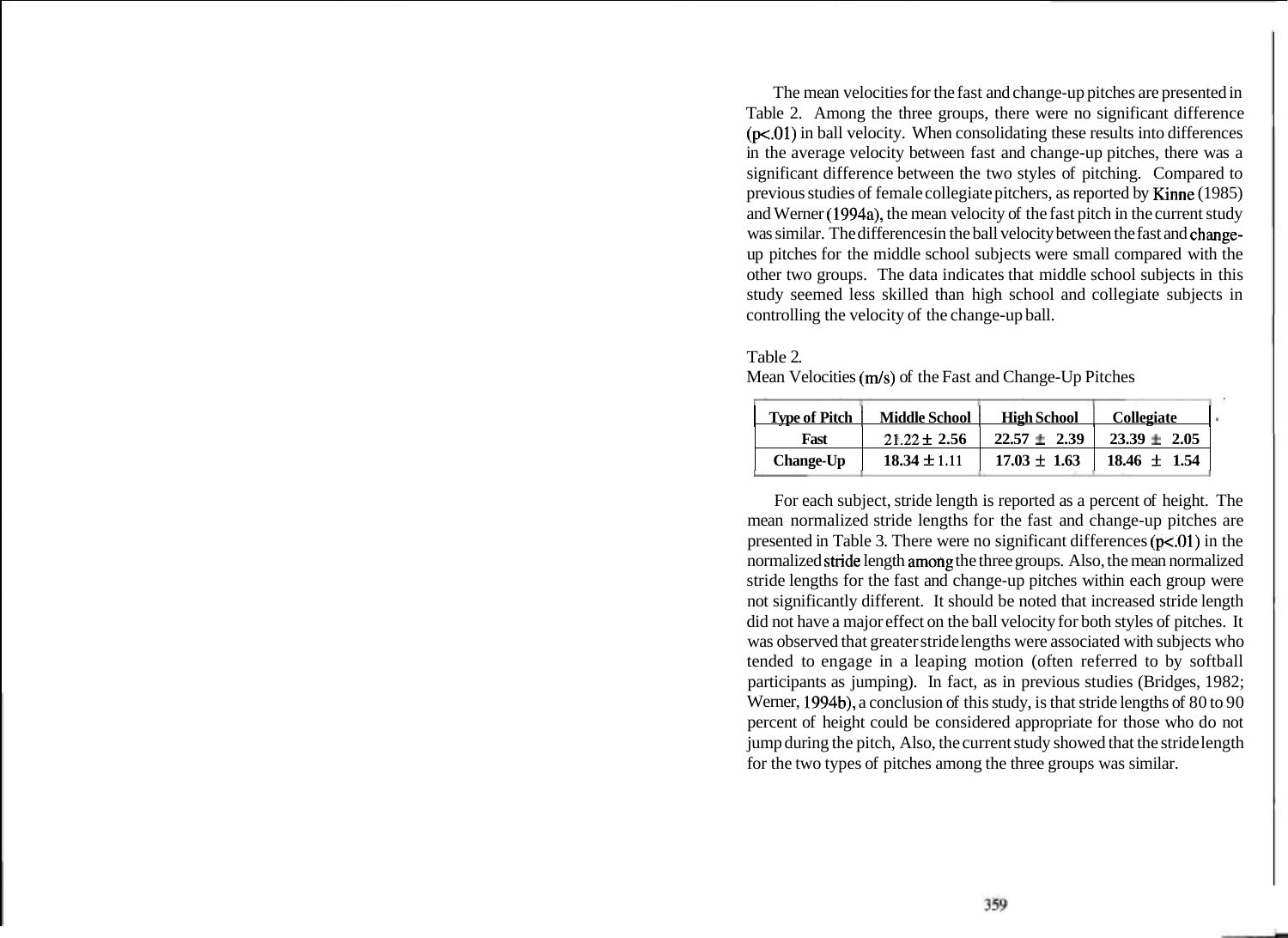|           | Type of Pitch   Middle School | High School     | Collegiate      |
|-----------|-------------------------------|-----------------|-----------------|
| Fast      | $83.3 \pm 5.6$                | $90.6 \pm 11.9$ | $95.3 \pm 20.2$ |
| Change-Up | $83.5 \pm 8.4$                | $89.2 \pm 11.9$ | $93.5 \pm 20.7$ |

## **Table 3.**  Mean Stride Length as a Percent of Standing Height

Mean peak angular velocities for shoulder and elbow flexion are presented in Table 3. There were significant differences in mean peak shoulder flexion angular velocity among the three groups and between two styles of pitches  $(p<0.01)$ . Also, there were significant differences in mean peak elbow flexion angular velocity between two styles of pitches (p<.01), but there was no significant difference among the three groups. It has been established that flexion-extension angular velocity is an important contributor to ball velocity (Chung, 1988). The current study demonstrated that the peak angular velocity for shoulder joint flexion for the fast and change-up pitches was reached at approximately the middle of the execution phase and the peak angular velocity for elbow flexion was reached just prior to the release of the ball. This data implies that as the peak velocity for the arm was reached, the forearm began to rapidly increase in velocity. The other notable finding was that the peak angular velocity of the forearm occurred at almost the same instant as the release of the ball. This finding is in agreement with that of Alexander (1978), who also noted that a skilled performer will reach maximum angular velocity of the forearm segment at virtually the same instant as the ball release.

#### **Table 4.**

|  | Mean Peak Angular Velocity (deg/s) for Joint Flexion |
|--|------------------------------------------------------|
|  |                                                      |

|        |       |                        |                                     |             | <b>181.00</b> |
|--------|-------|------------------------|-------------------------------------|-------------|---------------|
| 1064.2 | 999.4 | 1369.7                 | 1120.2                              | 1152.6      | 1075.3        |
|        |       |                        | f67.9                               | $\pm 200.8$ | $\pm 162.3$   |
| 1492.5 |       | 1430.6                 | 1262.7                              | 1479.5      | 1347.9        |
|        |       | ±136.3                 | ±130.5                              | ± 124.1     |               |
|        |       | 1238.0<br>±171.5±144.6 | $\pm$ 154.7 $\pm$ 142.6 $\pm$ 104.2 |             |               |

Middle School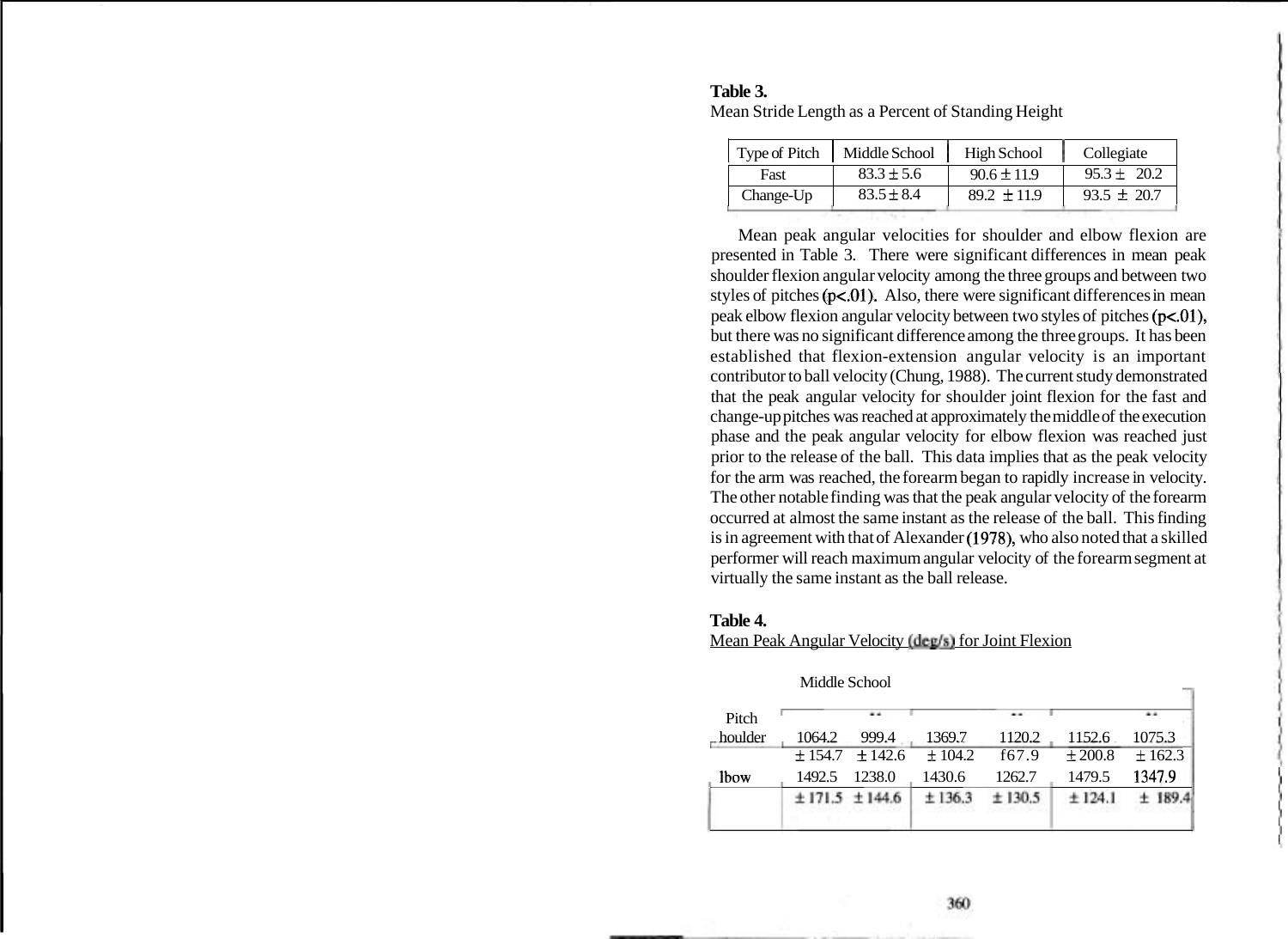The average flexion-extension torques for the shoulder and elbow for the execution phase of the pitches are presented in Table 5. There were no significant differences  $(p, 01)$  in average torque at the shoulder among the three groups, but a significant difference was found between two styles of pitches. Also, for average torque at the elbow joint, there were significant differences among the three groups and between the two styles of pitches.

An evaluation of the shoulder and elbow torque histories throughout the execution phase of the softball windmill pitching motion indicates the extent of muscle contraction. Large negative torque values at the shoulder joint were likely the result of the action of the extensor muscles of the shoulder, causing a reversal, or slowing down of the motion just prior to ball release. It is likely that the shoulder flexors are most active relatively early in the action, and that this activity is reduced prior to the point of the release of the ball. At this point, the shoulder extensors are likely very active as seen in a reversal of the resultant torque at the shoulder joint. They cause a reduction in the angular velocity of this segment. The large negative torques at the shoulder are accompanied by negative torques at the elbow. Even though both of these joints are flexing at the point of release, their extensors are active. This indicates that the dominant muscle group at the release of the ball was the shoulder extensors which were acting eccentrically as a brake to slow down the flexion of the arm at the shoulder joint. This is a very interesting finding because it had been common belief that the flexor muscles acted strongly up to the point of release.

## Table 5.

|          |         | Middle School |         | <b>High School</b> |         | Collegiate |
|----------|---------|---------------|---------|--------------------|---------|------------|
| Type of  | Fast    | Change-       | Fast    | Change-            | Fast    | Change-    |
| Pitch    |         | Uр            |         | Uр                 |         | Uр         |
| Shoulder | $-5.52$ | $-2.54$       | $-6.10$ | $-3.32$            | $-7.39$ | $-5.45$    |
|          | f 4.67  | f4.23         | f1.50   | f3.20              | f7.04   | f4.86      |
| Elbow    | $-0.97$ | $-0.50$       | $-2.07$ | $-1.25$            | $-5.33$ | $-3.03$    |
|          | f1.14   | f1.40         | f1.38   | f2.88              | f2.93   | f2.33      |

Mean Flexion-Extension Torques (Nm)

Of the three orthogonal ground reaction forces recorded, the vertical forces had the highest magnitudes and greatest change from maximum to minimum value. These are reported in Table 6. There were no significant differences in the peak vertical ground reaction force between two styles of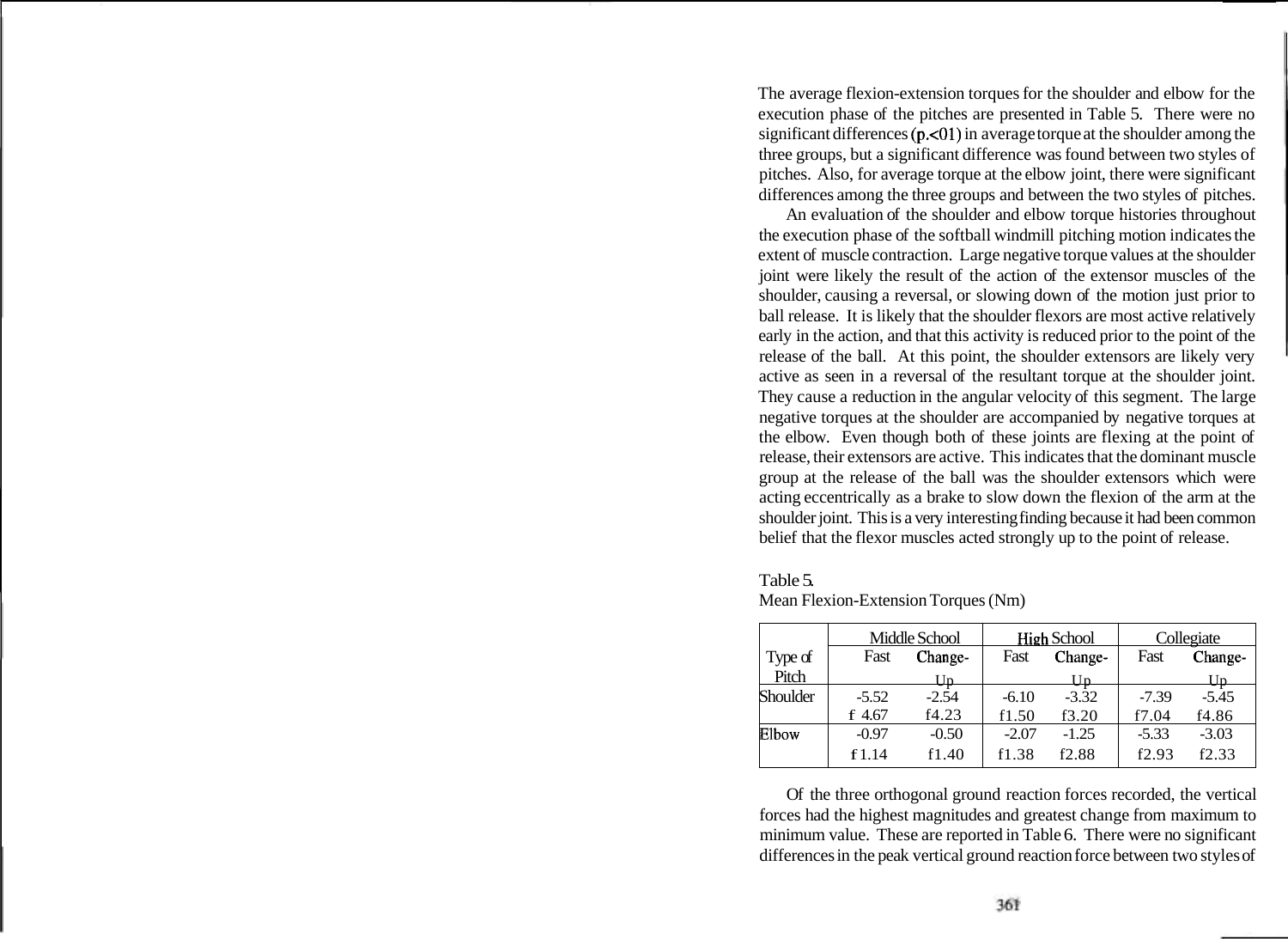pitch and also among the three groups. It was evident from the vertical ground reaction force records that there was relatively little difference in the mean maximum vertical values in most subjects between their fast pitch and change-up pitches. The similarity in the vertical ground reaction force of the pivot foot among the three groups seems to indicate that the difference in ball velocity may not have been significantly affected by the pivot foot in both styles of pitches.

### Table 6.

Mean Maximum Vertical Ground Reaction Force (N)

| Type of Pitch | Middle School       | High School                               | Collegiate                            |
|---------------|---------------------|-------------------------------------------|---------------------------------------|
| Fast          | $736.72 \pm 240$    | $741.46 \pm 144.17$   814.12 $\pm$ 196.28 |                                       |
| Change-Up     | $675.00 \pm 182.64$ |                                           | $727.04 \pm 226.41$   866.44 ± 189.48 |

# **CONCLUSIONS**

~,

Based upon the results'of this study, the following conclusions are recommended for teachers, coaches, and pitchers who are involved with fast and change-up windmill pitching in softball:

1. Stride length should not vary significantly for the fast and changeup pitches within a given pitcher. The recommended stride length range is 80 to 90 percent of a pitcher's height.

2. From the highest point of the backswing motion, the arm must be accelerated as forcefully and rapidly as possible. For this reason, a softball pitcher must have strong shoulder flexors and adductors.

3. Rapid deceleration, or slowing down of the arm prior to release of the ball, is another important action which occurs during the pitching motion. This is a critical action, requiring a softball pitcher to have very strong shoulder extensors.

4. Windmill softball pitchers need to work on specific strengthening exercises, especially of the shoulder, to execute these rotary movements effectively and also to prevent injuries.

5. The vertical ground reaction force of the pivot foot may not significantly contribute to ball velocity. The greater attention should be placed on the study of the ground reaction force of the stride foot.

「田内の大学家」「バーディー」」「コード」「G」「「マーディオ」」、「SWS

aritat and contains a continuity of the standard

The second content of the state of the